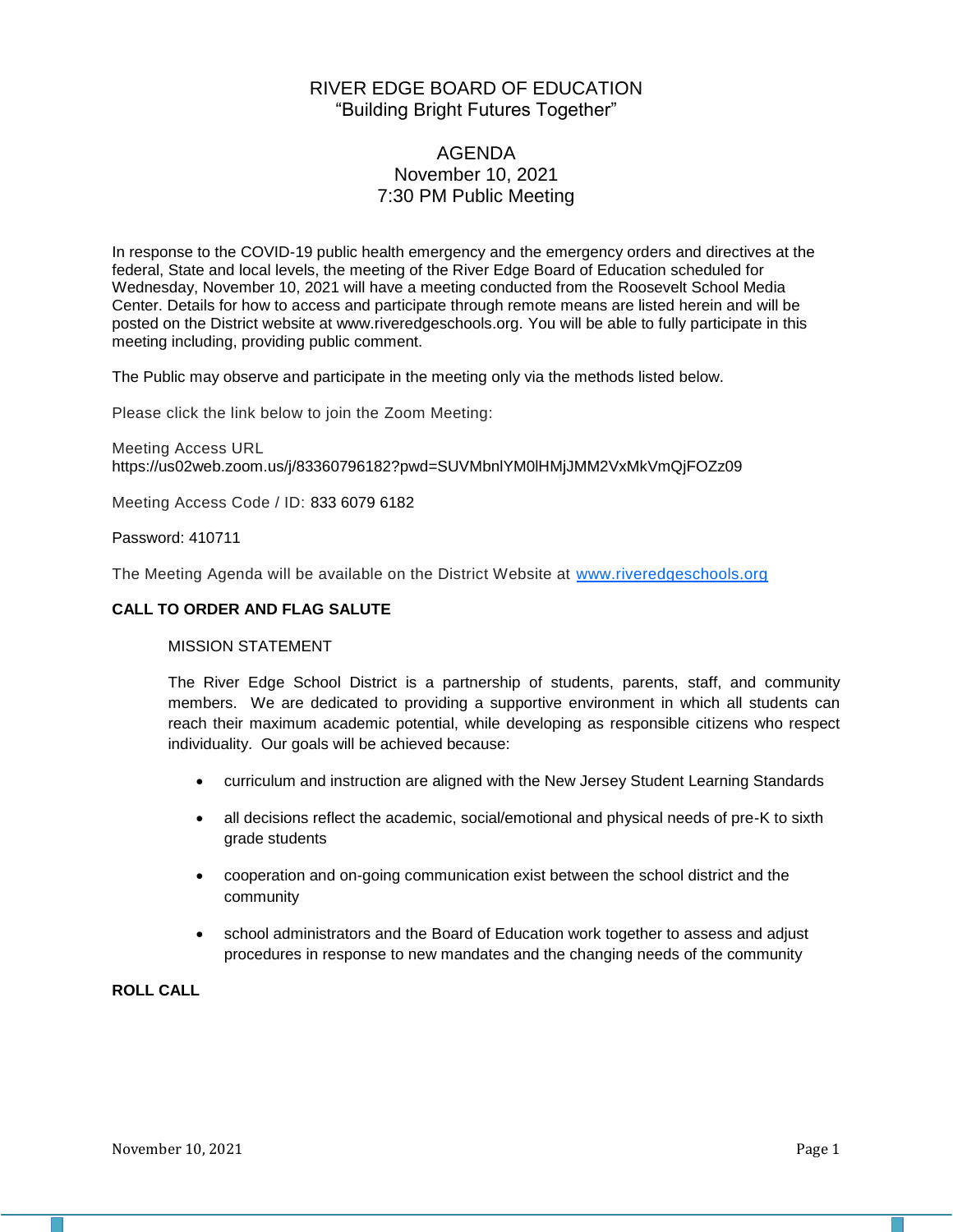### **OPEN PUBLIC MEETINGS NOTICE**

Pursuant to the Open Public Meetings Act, notice of this meeting, its date, time and place have been delivered to the Post Office, the Municipal Building, Town News, The Record and posted on the District website, at least 48 hours prior to the time of this meeting.

**CLOSED SESSION** (When Necessary)

#### **SPECIAL/DISCUSSION ITEMS**

A. Public Comment on Agenda Items

## **REPORTS**

- 1. SUPERINTENDENT
- 2. PRINCIPAL
- 3. BOARD SECRETARY
- 4. PRESIDENT
- 5. COMMITTEES

## **MOTIONS TO BE ACTED UPON**

### **A. ADMINISTRATION/POLICY**

- 1. That the Board of Education approve the Minutes of October 27, 2021.
- 2. That the Board of Education approve the staff development and travel as per the schedules for November 2021 including relevant mileage reimbursement. (Addendum)
- 3. That the Board of Education approve the completion of the following emergency drills:

| School                    | <b>Dates</b>                                                                                          |
|---------------------------|-------------------------------------------------------------------------------------------------------|
| <b>Cherry Hill School</b> | October 18, 2021 Shelter in Place<br>October 21, 2021 Fire Drill<br>October 27, 2021 Shelter in Place |
| Roosevelt School          | October 11, 2021 Fire Drill<br>October 25, 2021 Shelter in Place                                      |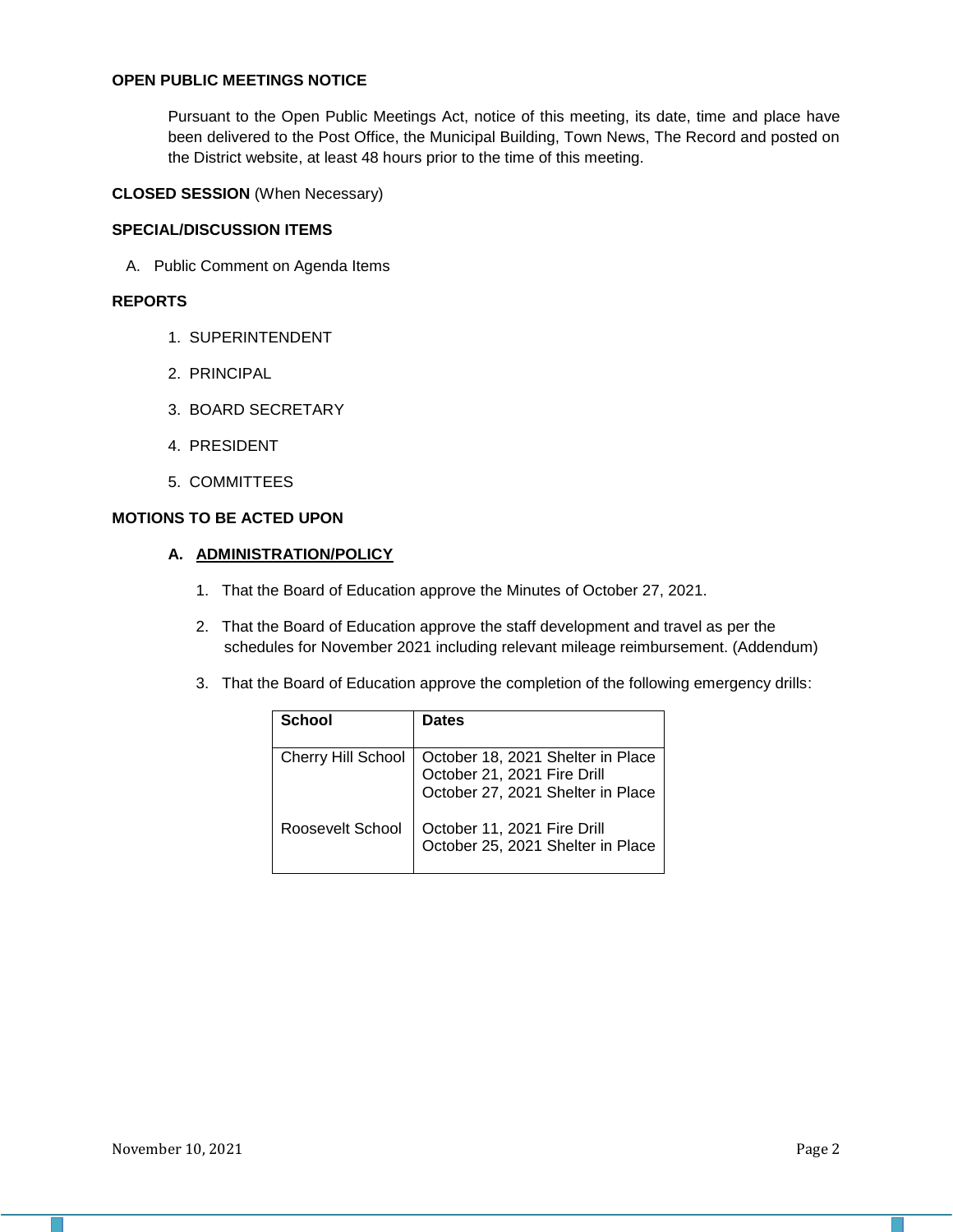4. That the Board of Education approve the 2021 Board of Education Meeting Dates as follows:

| Date              | School                                     |
|-------------------|--------------------------------------------|
| January 5, 2022   | Roosevelt School (Re-Organization Meeting) |
| January 19, 2022  | Roosevelt School                           |
| February 2, 2022  | Roosevelt School                           |
| February 16, 2022 | Roosevelt School                           |
| March 2, 2022     | Roosevelt School                           |
| March 16, 2022    | Roosevelt School                           |
| April 6, 2022     | Roosevelt School                           |
| April 27, 2022    | Roosevelt School                           |
| May 4, 2022       | Roosevelt School                           |
| May 18, 2022      | Roosevelt School                           |
| June 8, 2022      | Roosevelt School                           |
| June 22, 2022     | Roosevelt School                           |

5. That the Board of Education approve the following District Goals for the 2021-2022 school year.

**Goal # 1**: By June 2022, students in Grades 3 through 6 will demonstrate growth in targeted areas of English Language Arts, as per baseline data. River Edge students will demonstrate a positive percentage point increase from Form A to Form C, as per each grade level's targeted area of instruction. The overall average point increase for River Edge will be ≥+11.38 points. This goal will focus on the following:

- Grade 3 Literary Text
- Grade 4 Literary Text
- Grade 5 Informational Text
- Grade 6 Informational Text

**Goal # 2**: By June 2022, students in Grades 3 through 6 will demonstrate an average growth in targeted areas of Mathematics, as per baseline data. River Edge students will demonstrate a positive percentage point increase from Form A to Form C, as per each grade level's targeted area of instruction. The overall average point increase for River Edge will be ≥+26.25 points. This goal will focus on the following:

- Grade 3 Operations & Algebraic Thinking
- Grade 4 Fractions
- Grade 5 Fractions
- Grade 6 Expressions & Equations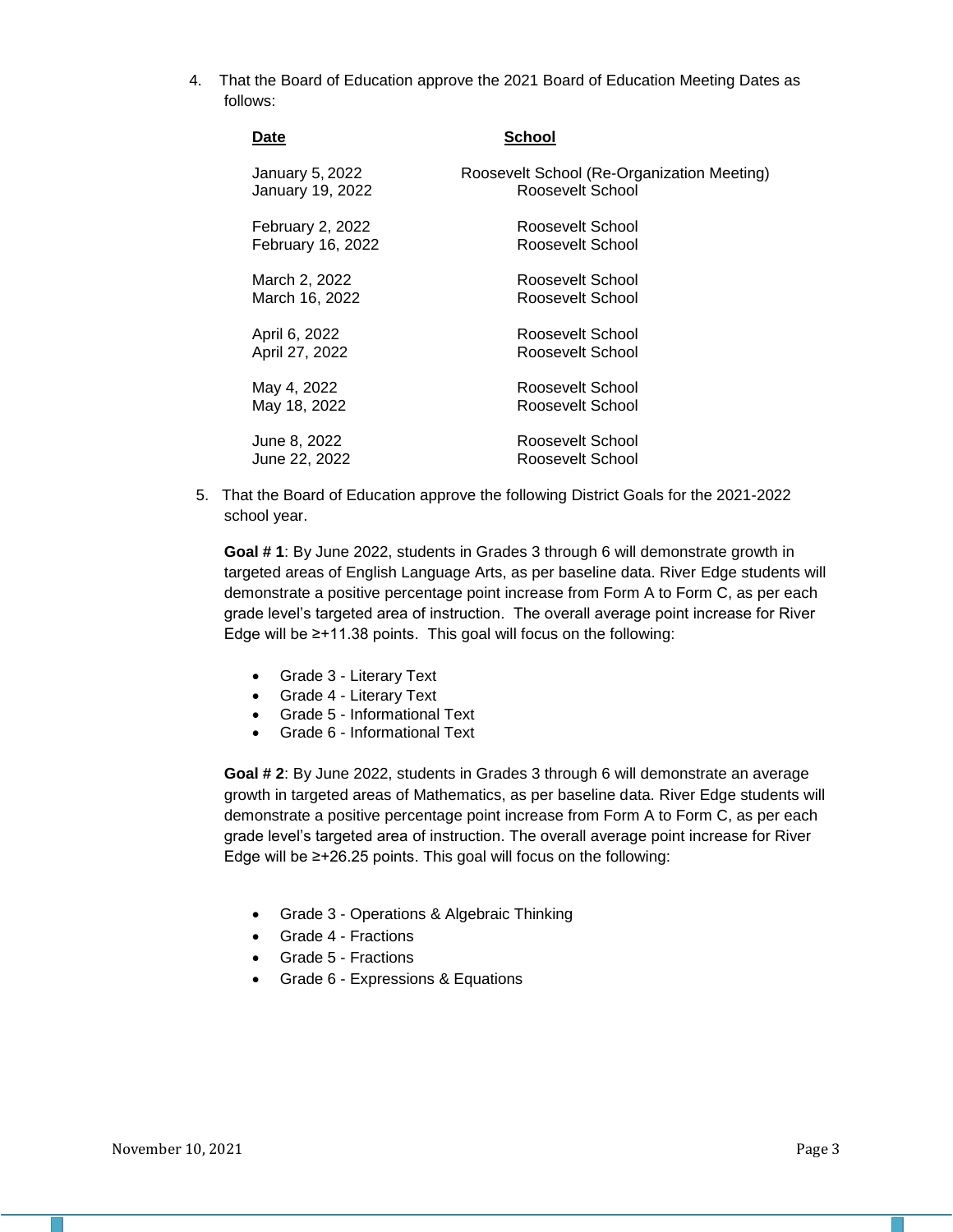**Goal # 3**: During the 2021-2022 school year, we will continue to promote awareness of equity, diversity, and inclusion.

- To work towards an inclusive curriculum, content area lessons will include stories about characters, both fictional and factual, that are of various ethnic, cultural, and racial identities. To meet this goal, a minimum of 80% of staff observations and walkthroughs will show documentation that includes the integration of equity, diversity, and inclusion.
- To support and enhance parent communication and community involvement, the E-D-I Team will foster collaboration with all stakeholders. Parent Academy sessions and other opportunities for ongoing discussions will be offered. To meet this goal, there will be a minimum of two community sessions.

**Goal # 4** During the 2021-2022 school year, we will continue to encourage and foster opportunities for students and staff that support their mental health and social emotional growth.

- Innovative programs focused on community connections, student leadership, and collaboration with others will be integrated to build social emotional learning skills. To meet this goal, a minimum of 80% of staff observations and walkthroughs will show documentation of social emotional learning practices embedded throughout the school day and in daily instruction.
- To promote awareness of mental health and social emotional learning, professional development sessions and opportunities for staff to reflect on their own mental health needs will be offered. Information will be shared with parents and the community via letters, posts on our district website, and Parent Academy sessions. To meet this goal, a minimum of ten professional development sessions and opportunities for staff will take place and there will be a minimum of three sessions for the community.
- 6. That the Board of Education approve the following School Goals for the 2021-2022 school year.

### **Cherry Hill School**

**Goal # 1**: By June 2022, students in Grades 3 through 6 will demonstrate growth in targeted areas of English Language Arts, as per baseline data. Cherry Hill students will demonstrate a positive point increase from LinkIt! Form A to Form C, as per each grade level's targeted area of instruction. The overall average point increase for Cherry Hill School will be ≥+11.75 points. This goal will focus on the following:

- Grade 3 Literary Text
- Grade 4 Literary Text
- Grade 5 Informational Text
- Grade 6 Informational Text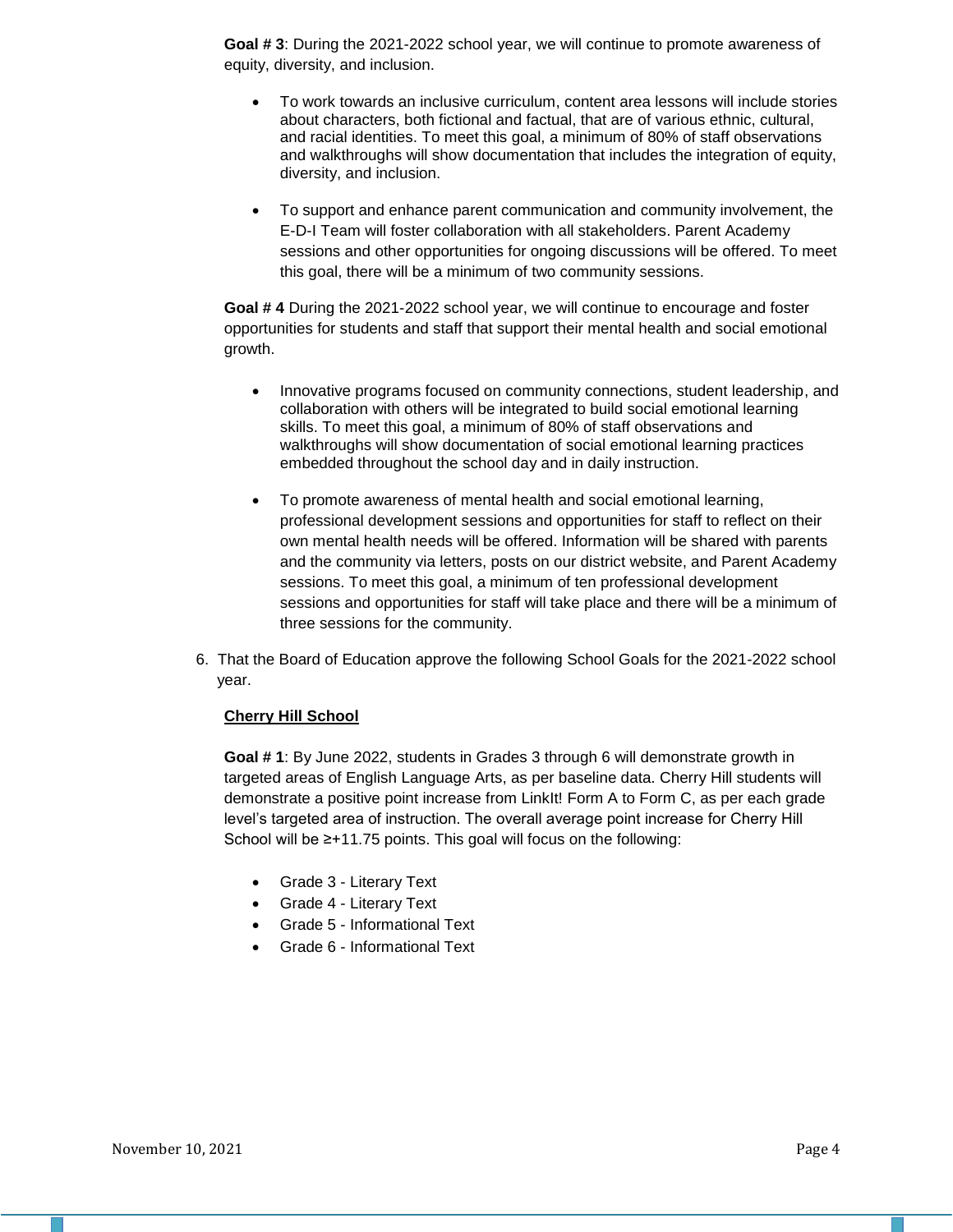**Goal # 2:** By June 2022, students in Grades 3 through 6 will demonstrate growth in the below targeted areas of Mathematics, as per baseline data. Cherry Hill students will demonstrate a positive point increase from LinkIt! Form A to Form C, as per each grade level's targeted area of instruction. The overall average point increase for Cherry Hill

School will be ≥+27 points. This goal will focus on the following:

- Grade 3 Operations & Algebraic Thinking
- Grade 4 Fractions
- Grade 5 Fractions
- Grade 6 Expressions & Equations

# **Roosevelt School**

**Goal # 1**: By June 2022, students in Grades 3 through 6 will demonstrate growth in targeted areas of English Language Arts, as per baseline data. Roosevelt students will demonstrate a positive point increase from LinkIt! Form A to Form C, as per each grade level's targeted area of instruction. The overall average point increase for Roosevelt School will be ≥+11 points. This goal will focus on the following:

- Grade 3 Literary Text
- Grade 4 Literary Text
- Grade 5 Informational Text
- Grade 6 Informational Text

**Goal # 2:** By June 2022, students in Grades 3 through 6 will demonstrate growth in the below targeted areas of Mathematics, as per baseline data. Roosevelt students will demonstrate a positive point increase from LinkIt! Form A to Form C, as per each grade level's targeted area of instruction. The overall average point increase for Roosevelt

School will be ≥+25.5 points. This goal will focus on the following:

- Grade 3 Operations & Algebraic Thinking
- Grade 4 Fractions
- Grade 5 Fractions
- Grade 6 Expressions & Equations
- 7. That the Board of Education approve the Health and Safety Evaluation of Schools Buildings Checklist Statement of Assurance for the 2021-2022 school year.
- 8. That the Board of Education approve the 2021-2022 River Edge Purchasing Manual.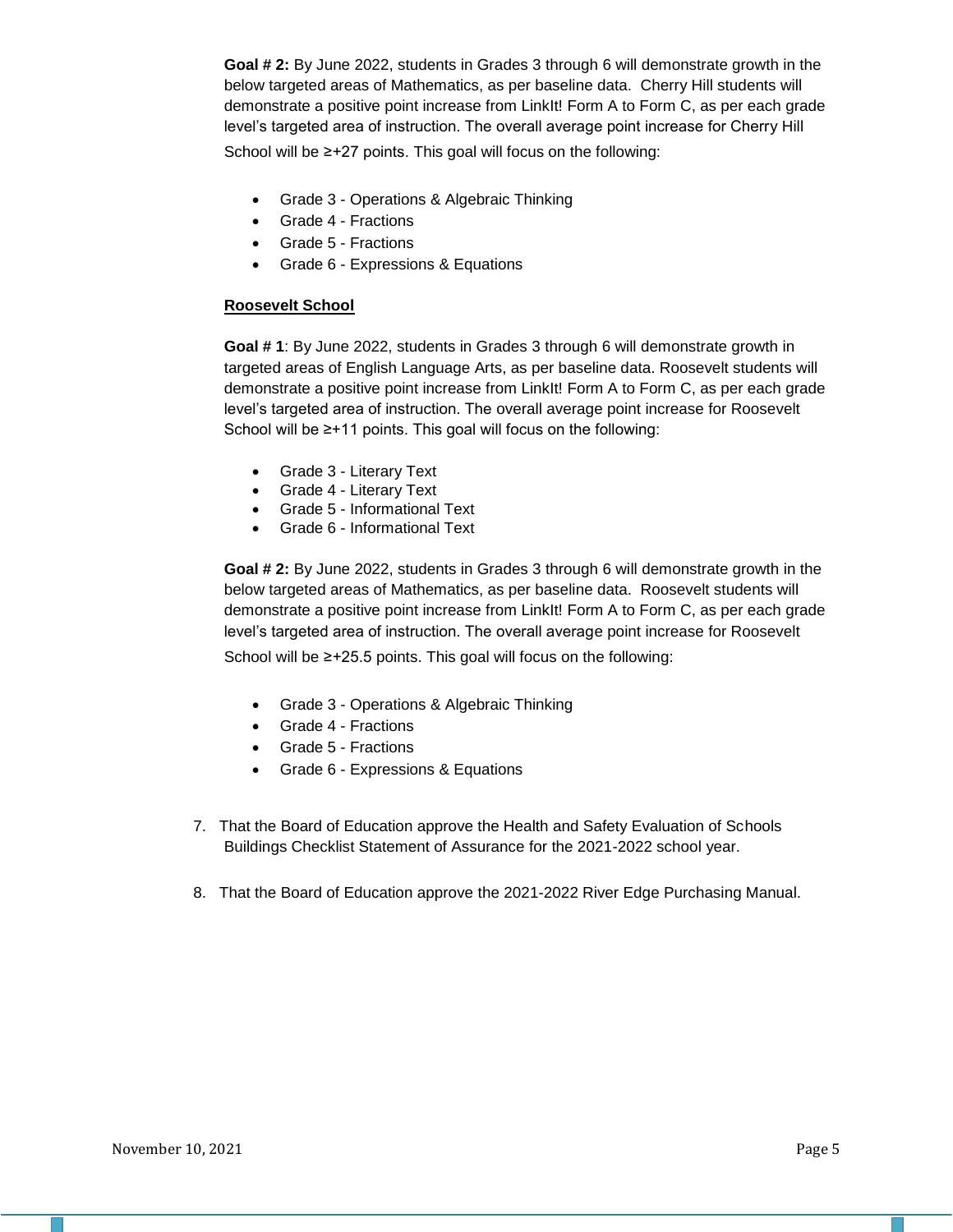9. **WHEREAS**, the River Edge Board of Education, in the County of Bergen, is undergoing evaluation under NJQSAC for the 2021-2022 school year; and

**WHEREAS,** *N.J.A.C. 6A:30-3.2(f)* requires participating school districts to hold a public meeting to approve the submission of the district's DPR responses with respect to this process; and

**WHEREAS,** the River Edge Board of Education, in the County of Bergen, have reviewed the districts DPR responses and hereby approves these documents; now

**BE IT RESOLVED,** that the River Edge Board of Education authorizes the Superintendent of Schools to submit the attached DPRs to the Commissioner of Educations in compliance with the provisions of *N.J.A.C. 6A:30-3.2(f).*

10. That the Board of Education approve the following class trips:

| <b>School</b>      | Grade                              | <b>Destination</b>                     | Cost to<br><b>District</b> |
|--------------------|------------------------------------|----------------------------------------|----------------------------|
| <b>Cherry Hill</b> | 5 & 6<br>Student<br>Council        | <b>Memorial Park</b><br>River Edge, NJ | \$0                        |
| Roosevelt          | 5 & 6<br><b>Student</b><br>Council | <b>Memorial Park</b><br>River Edge, NJ | \$0                        |

**Motion by: \_\_\_\_\_\_\_\_\_\_\_\_\_\_\_\_\_\_\_\_ Seconded by: \_\_\_\_\_\_\_\_\_\_\_\_\_\_\_\_\_\_\_\_**

### **B. CURRICULUM/EDUCATION** - None

**C. BUILDING & GROUNDS** - None

### **D**. **FINANCE/GRANTS/GIFTS**

1. That the Board of Education approve an amendment to the FY 22 IDEA Grant for carryover funds as follows:

| Basic IDEA - Public     | \$36,329  |
|-------------------------|-----------|
| Basic IDEA - Non-public | \$128.351 |
| Preschool IDEA-Public   | \$5.971   |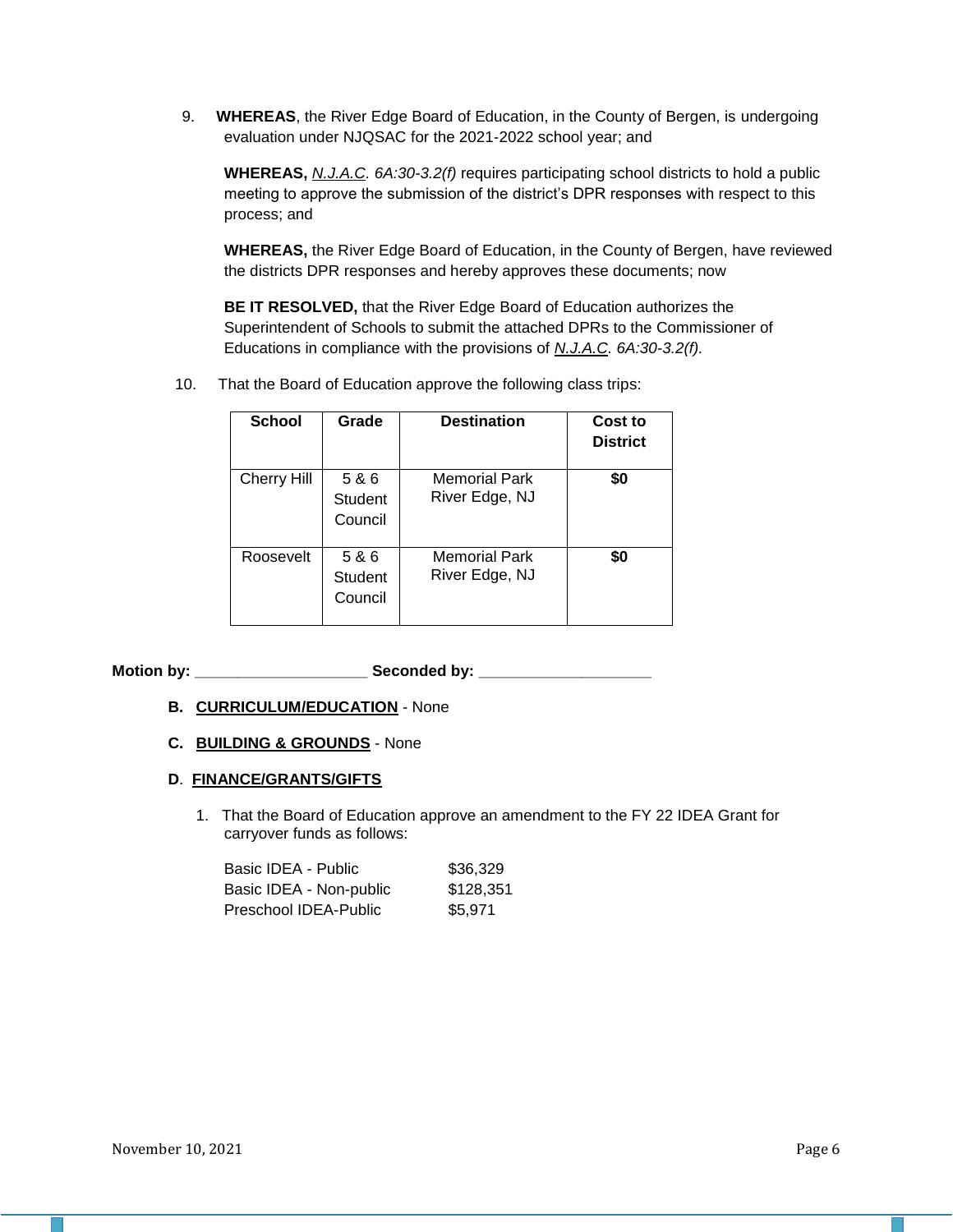2. That the Board of Education approve an amendment to the FY 22 Title Grant for carryover funds as follows:

| Title I                 | \$4,321 |
|-------------------------|---------|
| <b>Title II-Public</b>  | \$1,377 |
| Title II-Non-Public     | \$1,172 |
| <b>Title III-Public</b> | \$8,308 |
| Title III - Non-Public  | \$1,441 |
| Title IV Public         | \$1,430 |
| Title IV Non-Public     | \$1,218 |

| <b>Motion by:</b> | Seconded by: |  |
|-------------------|--------------|--|
|                   |              |  |
|                   |              |  |

### **E. PERSONNEL**

- 1. That the Board of Education accept, with regret, the retirement of Kathleen Grado, Secretary to the Superintendent, effective January 1, 2022.
- 2. That the Board of Education accept, with regret, the resignation of Michelle Bressack, Lunch Aide, effective October 28, 2021.
- 3. That the Board of Education, with the recommendation of the Superintendent approve Dara Lennon, River Dell High School student, for a senior internship one day per week as part of a School Sponsored Structured Learning Experience to commence on February 1, 2022 through May 17, 2022.
- 4. That the Board of Education, with the recommendation of the Superintendent approve Christina Christatos as Student Teacher, to commence on November 11, 2021 through January 14, 2022.
- 5. That the Board of Education, with the recommendation of the Superintendent approve the following as Substitute Teachers for the 2021-2022 School Year.

Christina Christatos Eugenia Tavarez

Motion by: \_\_\_\_\_\_\_\_\_\_\_\_\_\_\_\_\_\_\_\_\_\_\_\_\_\_\_\_\_\_Seconded by: \_\_\_\_\_\_\_\_\_\_\_\_\_\_\_\_\_\_\_\_\_\_\_\_\_\_\_

**F**. **RIVER EDGE SPECIAL EDUCATION** - None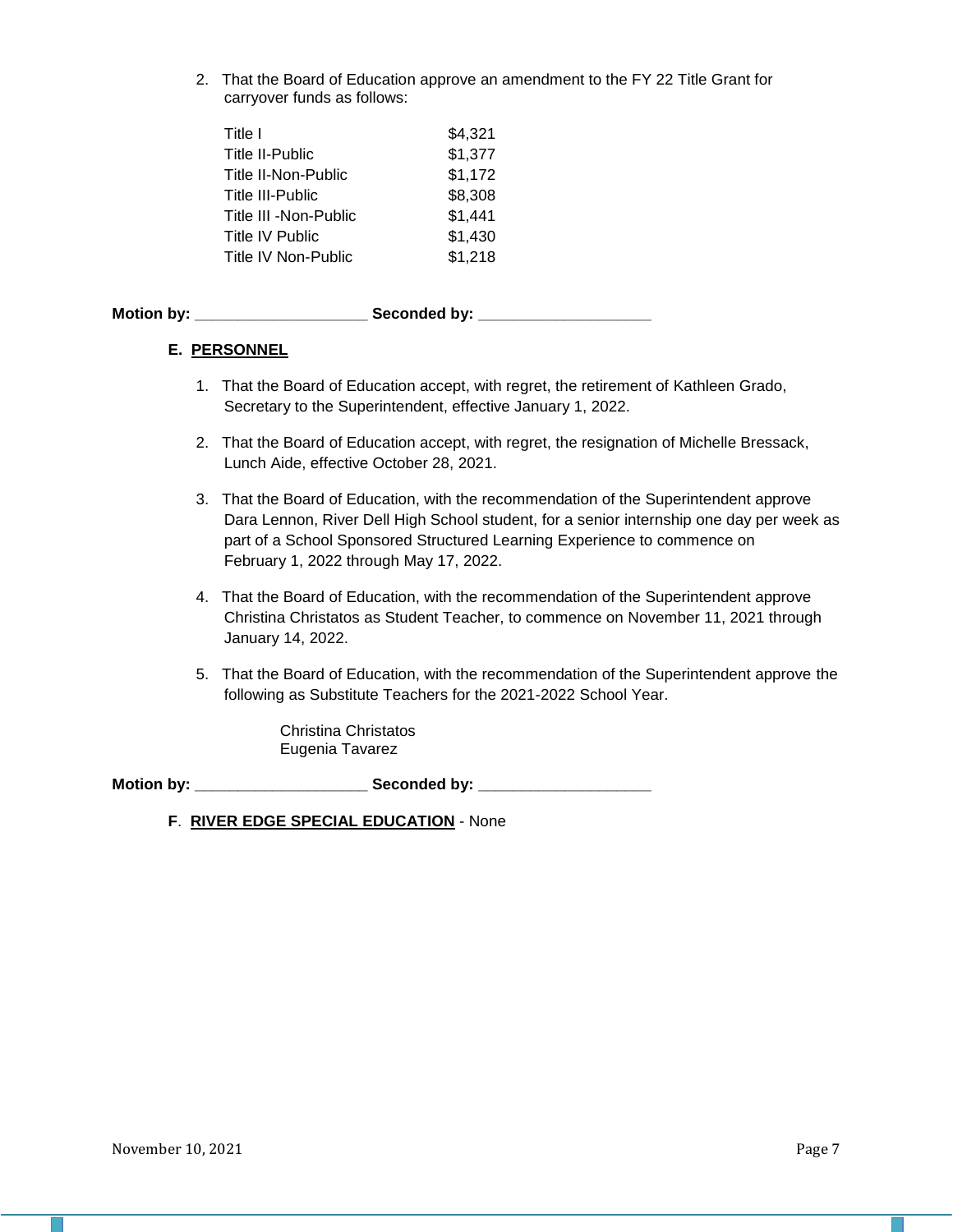## **G**. **REGION V ADMINISTRATION & TRANSPORTATION**

1. That the Board of Education, with the recommendation of the Superintendent does hereby accept, adopt and agree to comply with the Region V Bylaws.

|       |                 |          |          | Increase / |               |
|-------|-----------------|----------|----------|------------|---------------|
|       |                 |          |          | Decrease   | Increase $/$  |
|       |                 |          |          | Adjustment | Decrease      |
|       |                 |          | Per Diem | cost per   | Adjustment    |
| Route | Transporter     | Per Diem | Aide     | Vehicle    | cost per Mile |
|       | <b>RC</b> Prime |          |          |            |               |
| 2979  | Transportation  | \$195.00 | \$30.00  | \$195.00   | \$30.00       |
|       | Kids Choice     |          |          |            |               |
| 2989  | Transportation  | \$259.00 | \$55.00  | \$259.00   | \$0.00        |
|       | Morgan          |          |          |            |               |
| 2996  | Transportation  | \$329.00 | \$44.00  | \$331.00   | \$2.00        |
|       | Sun             |          |          |            |               |
| 3004  | Transportation  | \$169.00 | \$40.00  | \$169.00   | \$2.99        |
|       | Horizon         |          |          |            |               |
| 3005  | Transportation  | \$224.00 | \$50.00  | \$224.00   | \$2.99        |

2. That the Board of Education rescind the following Bid Contracts for the 2021-2022 school year.

3. That the Board of Education post approve the following Bid Contracts for the 2021-2022 school year.

| Route | Transporter     | Per<br>Diem | Per<br>Diem<br>Aide | Increase $/$<br>Decrease<br>Adjustment<br>cost per<br>Vehicle | Increase $/$<br>Decrease<br>Adjustment<br>cost per Mile |
|-------|-----------------|-------------|---------------------|---------------------------------------------------------------|---------------------------------------------------------|
|       | <b>RC</b> Prime |             |                     |                                                               |                                                         |
| 2979  | Transportation  | \$195.00    | \$50.00             | \$195.00                                                      | \$50.00                                                 |
|       | American Star   |             |                     |                                                               |                                                         |
| 2989  | Transportation  | \$280.00    | \$48.00             | \$0.00                                                        | \$0.00                                                  |
|       | American Star   |             |                     |                                                               |                                                         |
| 2996  | Transportation  | \$350.00    | \$50.00             | \$2.00                                                        | \$2.00                                                  |
|       | All Points      |             |                     |                                                               |                                                         |
| 3004  | Transportation  | \$275.00    | \$40.00             | \$275.00                                                      | \$2.99                                                  |
|       | All Points      |             |                     |                                                               |                                                         |
| 3005  | Transportation  | \$370.00    | \$40.00             | \$370.00                                                      | \$2.99                                                  |